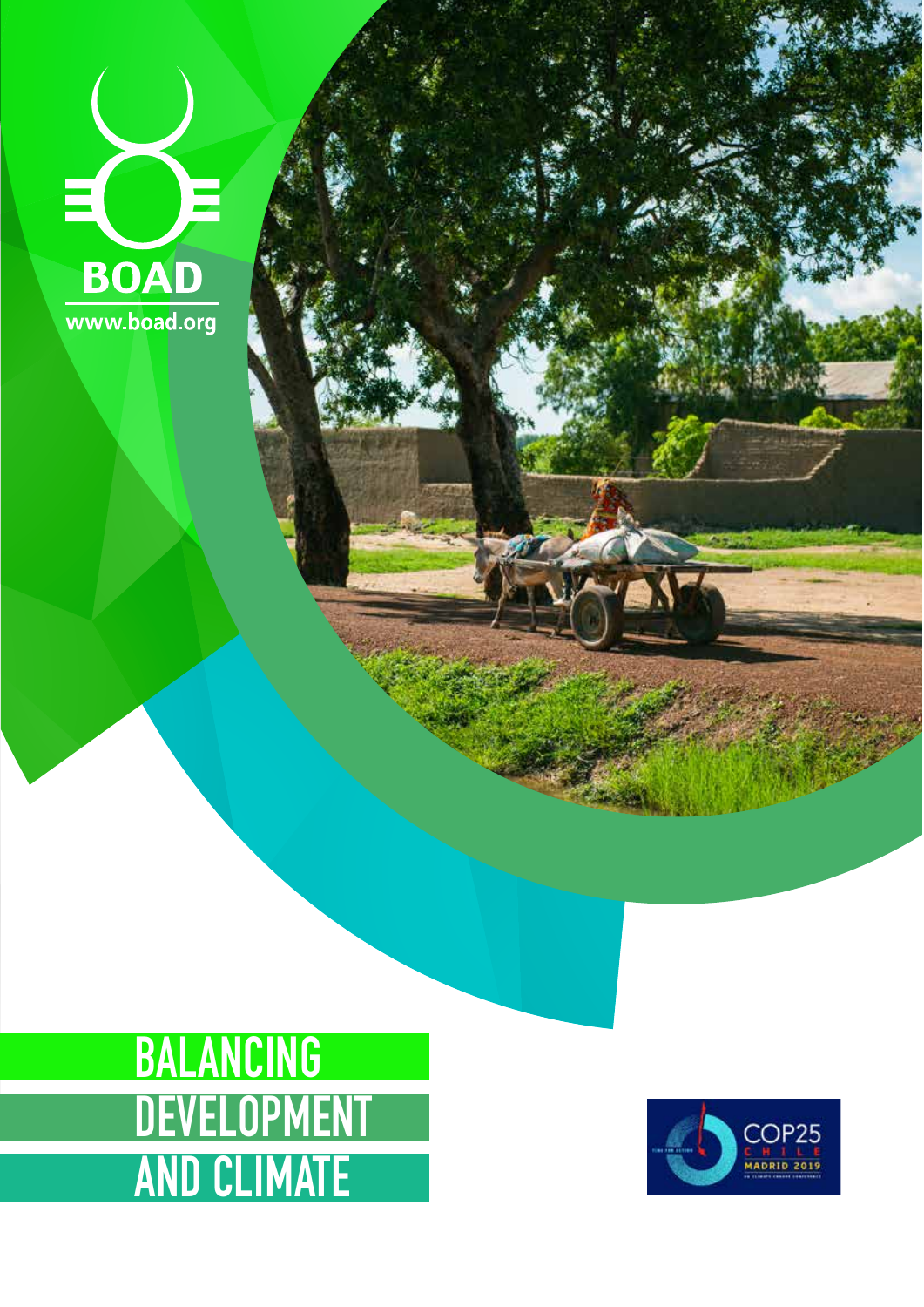

*Partial view of the BOAD headquarters Lomé (TOGO)*

Like most of other African countries, theWAEMU countries are increasingly facing the adverse effects of climate change (floods, prolonged droughts, strong winds, coastal erosion, etc.). These phenomena have, over the last years, exacerbated vulnerability of both populations and natural ecosystems useful to life.

Aware that this will be a threat, at short, middle and long terms, to the investment efforts of the development of WAEMU states, BOAD committed itself, as a part of its vision, to be "a solid development bank for economic integration and transformation in West Africa", to improve environmental management and to pursue its appropriate resources mobilization to support green projects.

Considering that the economic development and long-lasting social well-being of its member States depends essentially on the sustainable management of the Union's natural resources, in a context of shortages in the face of population pressure and the adverse climate, BOAD made it its vision to endeavour, in operational, technical and financial terms, to ensure that, it has:"natural resources managed for the benefit of a clean development which is resilient to the adverse effects of climate change in the member countries".

Thus, the Bank is committed to support its member states to address resilience to climate shocks and achieve sustainable and inclusive growth.

# 2015-2019 VISION - OBJECTIVES - STRATEGIC AREAS

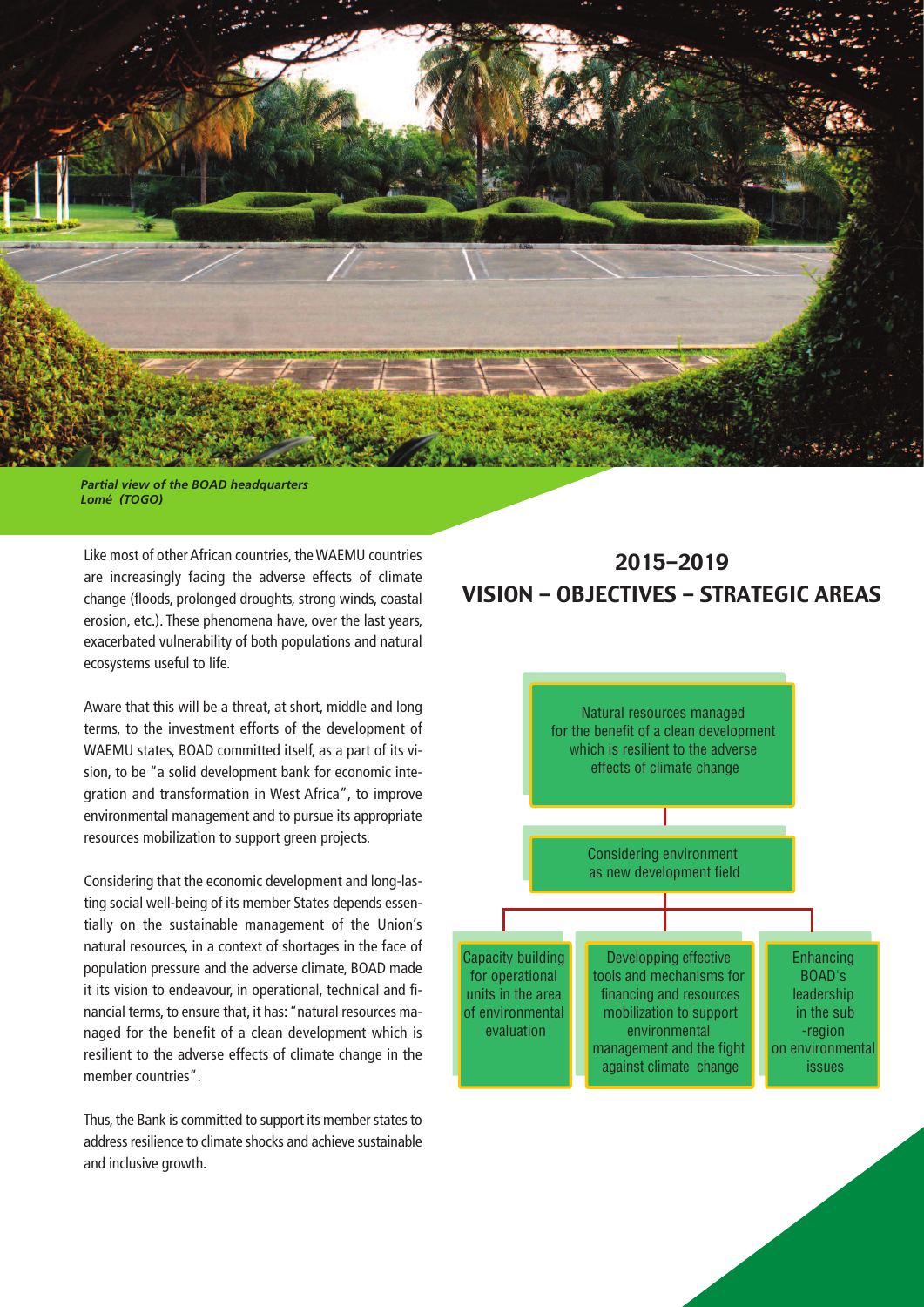# BOAD AND THE CLIMATE



# TECHNICAL AND FINANCAL PARTNERSHIPS

| <b>PARTNERS</b>                                                                                  | <b>FORM</b>                           | <b>FIELDS INVOLVED</b>                                        |
|--------------------------------------------------------------------------------------------------|---------------------------------------|---------------------------------------------------------------|
| <b>United Nations Framework Convention</b><br>on Climate Change (UNFCCC)                         | <b>Protocol BOAD/UNFCCC</b>           | Support advice for CDM project identification and development |
| <b>United Nations Capital Development</b><br><b>Fund (UNCDF)</b>                                 | Developing project                    | Cleans (mitigation)<br>LOCAL (adaptation)                     |
| <b>Fund for Adaptation to Climate Change</b>                                                     | Funding through grant                 | <b>Adaptation Projects</b>                                    |
| United Nations Convention to Combat<br><b>Desertification (UNCCD)</b>                            | Developing project                    | Accreditated as observer                                      |
| <b>Global Environment Fund</b>                                                                   | Funding through grant                 |                                                               |
| West African Science Service Center on<br><b>Climate Change and Adapted Land Use</b><br>(WASCAL) | Formulating and<br>developing project | Adaptation and mitigation projects                            |
|                                                                                                  |                                       |                                                               |

*«Within the implementing and the development of the RCC lomé, BOAD intended to be pragmatic and seeks to consider ecological potential as the base for sustainable development of Africa.»*

*Christian ADOVELANDE CEO BOAD*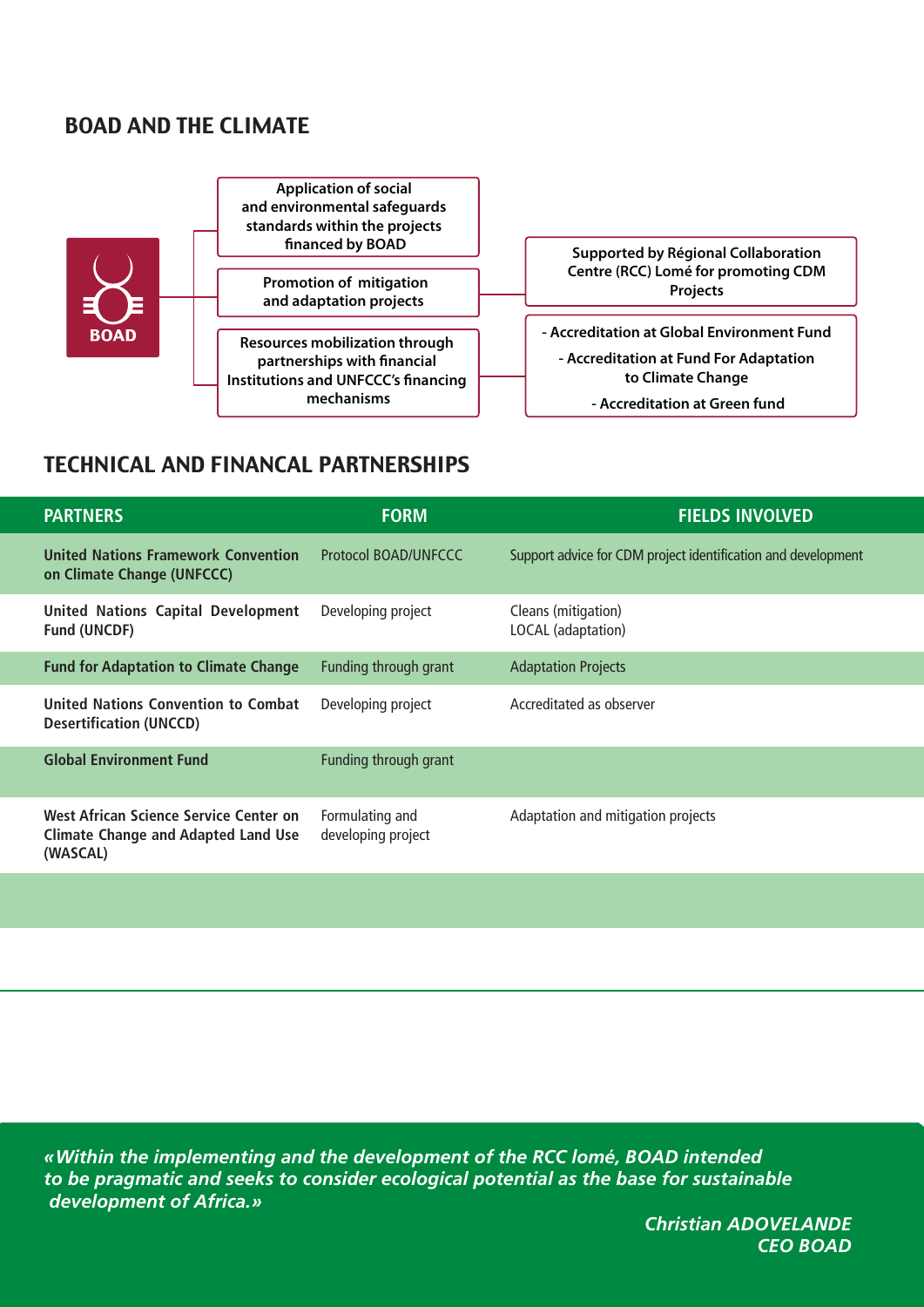## **ACCREDITATION TO THE THREE FINANCIAL MECHANISMS OF THE UNFCCC**

One of BOAD's priorities is to assist its member states in their promoting green projects and program efforts. The accreditation process to the financial mechanisms of the UNFCCC, initiated in 2011, has been successfully controlled; BOAD had now been accredited to GEF, FFA and GF.

GEF's mission is to provide substantial resources to developing and transitional countries for climate adaptation and to reduce their GHG emissions.

Thus, BOAD mobilize resources for financing priority green projects in the GEF, FFA and GF's areas of intervention.

### **THE ACCREDITATION ENSURE BOAD :**

- **• an institutional position and certain mandate as a political entity**
- **• advising role for governments in West Africa through integrated approaches**
- **• close collaboration with regional entities (ECOWAS, WAEMU authorities)**

#### **Through :**

- **• Improve capacity of absorption of resources for environmental benefits**
- **• Build capacities and awareness of regional actors**
- **• Increase global distribution of GEF ressources and visibility**
- **• NAPA, NAMA, technology need assessment**

## **BOAD - UNFCCC COLLABORATION : THE REGIONAL COLLABORATION CENTRE LOMÉ (RCC)**

BOAD, since January 2013, has hosted the first Regional Collaboration Centre on Clean Development Mechanism (CDM), is the result of a successful collaboration with the UNFCCC. This centre aims is to provide direct support to governments, NGOs and the private sector to identifying and developing CDM projects in Africa. This field support is part of an global initiative aiming to improve the regional distribution of CDM projects by breaking barriers such as lack of resources and expertise, which prevent Least Developed Countries (LDC) to access finance climate through the CDM. This means a technical support to regional actors (project developers, Designated National Authority) through the establishment of a platform for sharing knowledge and experiences about the benefits of the CDM.

Moreover, RCC Lomé works closely with partner organizations which provide assistance to parties through other mitigation activities, including Nationally Appropriate Mitigation Actions (NAMAs), preparation of Intended Nationally Determined Contributions (INDCs) and readiness to Green Climate Fund (GCF).

This centre has already provided direct support to projects under execution in areas like energy, improved cook stoves, efficient power lighting, solar water heating, etc. In addition, the RCC has built capacities for its staffs in the areas such as "standardized baselines" and "carbon finance" applied to improved cook stoves.

#### **MISSIONS**

- Facilitation of communication between (climate change) stakeholders and the UNFCCC Secretariat
- Support for time and costs reduction for CDM projects preparation
- Development of Standardized Baselines to facilitate the calculation of greenhouse gas emission reductions in order additionality demonstration of CDM projects
- Promotion of programme of Activities that offer better regional distribution of CDM especially in Africa
- Strengthening the access of LCDs' project promoters to the carbon market
- Provision of capacity building infrastructure for national and regional actors (in the climate change sector)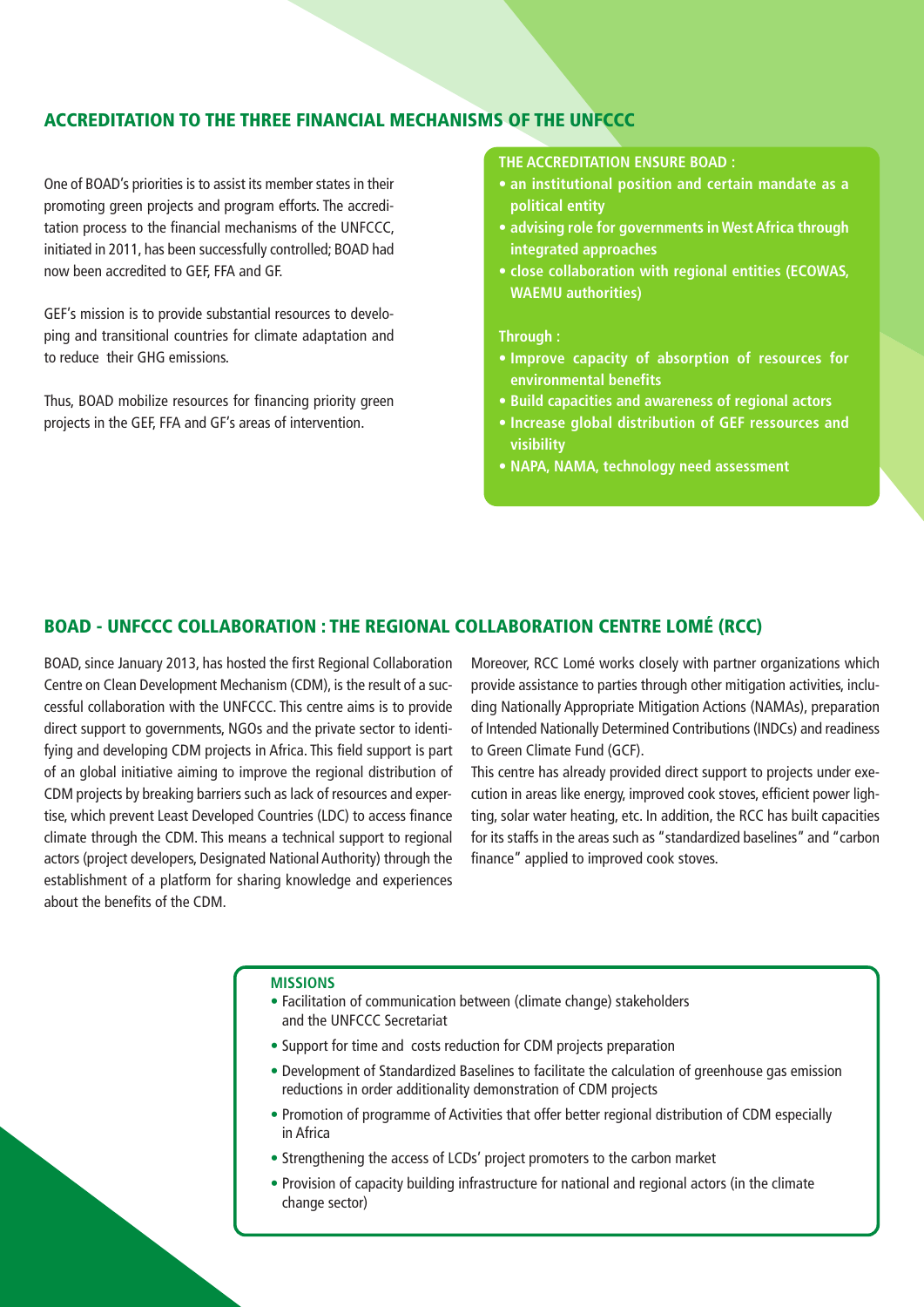# **THE CARBON INITIATIVE AND THE CLEAN DEVELOPMENT MECHANISM (CDM)**

#### **THE CARBON INITIATIVE**

To enable its member countries to: (i) fully benefit from the repercussions of the CDM, (ii) Adapt themselves under congenial conditions to the effects of climate change and, (iii) contribute at global level to the efforts made towards emissions reductions, BOAD has embarked on a carbon Initiative aimed to promoting and funding projects eligible for CDM.As multilateral financial institution, it aims to play a catalyst role in the carbon market within the Union. In this connection, BOAD in conjunction with DNAs and public and private project proponents has developed a portfolio of projects currently being processed in the areas like efficient energy, renewable energies, industrial processes, agriculture, soil preservation, irrigation and forestry.

in partnership with CDC Climat, member of Caisse des Dépôts Group and PROPARCO of AFD group, BOAD cooperate to create the Fonds Carbone pour l'Afrique, launched in 12th april at Addis-Abeba in the margins of the Africa Carbon Forum

#### **THE CLEAN DEVELOPMENT MECHANISM (CDM)**

CDM is the only mechanism of carbon finance approved by the United Nations and fully operational and available to help LDCs to reach sustainable development while contributing to achieve the target of reducing Greenhouse Gas emissions (GHG) in industrialized countries. This requires a global effort towards a resilient, low-carbon development.

#### **Purpose of the CDM**

- Contribute to the ultimate objective of the UNFCCC mainly, the limitation of GHG emission concentration in the atmosphere at a level such that the concentration will not have dangerous interferences with the climatic system of the planet;
- Help the countries in Appendix 1 of the Convention to meet their commitments stated under Article 3 of the Protocol, with respect to the limitation of GHG emissions during the first period of commitment (2008-2012);
- To help developing countries(non-Appendix 1) to achieve Sustainable Development.

#### **Gases involved**

To be eligible to CDM, a project must necessarily generate reduced emission of GHG. Greenhouse effect gases involved specified in AppendixA of the Protocol include: Carbon Dioxide (CO2), Methane (CH4) Nitrous Oxide (N2O), hydrofluorocarbons (HFC) Perfluorinated Hydrocarbon (PFC) Sulfur hexafluoride (SF6).These various gases have a global warming potential also know as planet warming potential, which is used to assess the efforts made so far as regards reduction.

## **Sectors eligible CDM**

Appendix A to the Kyoto Protocol also specifies the sectors / categories of emissions, which can be carried as emissions projects including:

- Energy (combustion of fuels in power industries, manufacturing, construction, transport industries, and other sectors such as residential areas and the tertiary sector, fugitive emissions)
- Waste (dumps, treatment of waste water, etc.);
- Industrial processes;
- Use of solvents;
- Agriculture (enteric fermentation in domestic animals, manure management, etc.).
- Forest (afforestation). They are emitting sectors as described by the inventory methodology gestures Intergovernmental Group of Experts on Climate Change (IPCC)

## **The carbon market**

The carbon market is an instrument that contributes toward climate change control. This market allows countries which saved emission units (emission allowed but not used) to sell this excess to countries that have exceeded their objectives in terms of emissions. The carbon market covers two forms of market: the regulated market and the voluntary market. On the regulated market, a governmental regulation generates a request for carbon credits. The government chooses a quantified target of reduction that the polluters (major industrialists) must achieve. There is thus a ceiling for their emissions. Companies in the regulated market which failed to achieve their reduction objective can buy carbon credit from companies that exceeded theirs. That can be done as part of a mutual agreement or at carbon exchange market. Contrary to the regulated market, the voluntary exchange market is a mechanism for carbon credits exchange unrelated to international regulation. Though, it is not regulated, some standards were developed so as to ensure a true and verifiable reduction of greenhouse effect gas emissions (GHE).